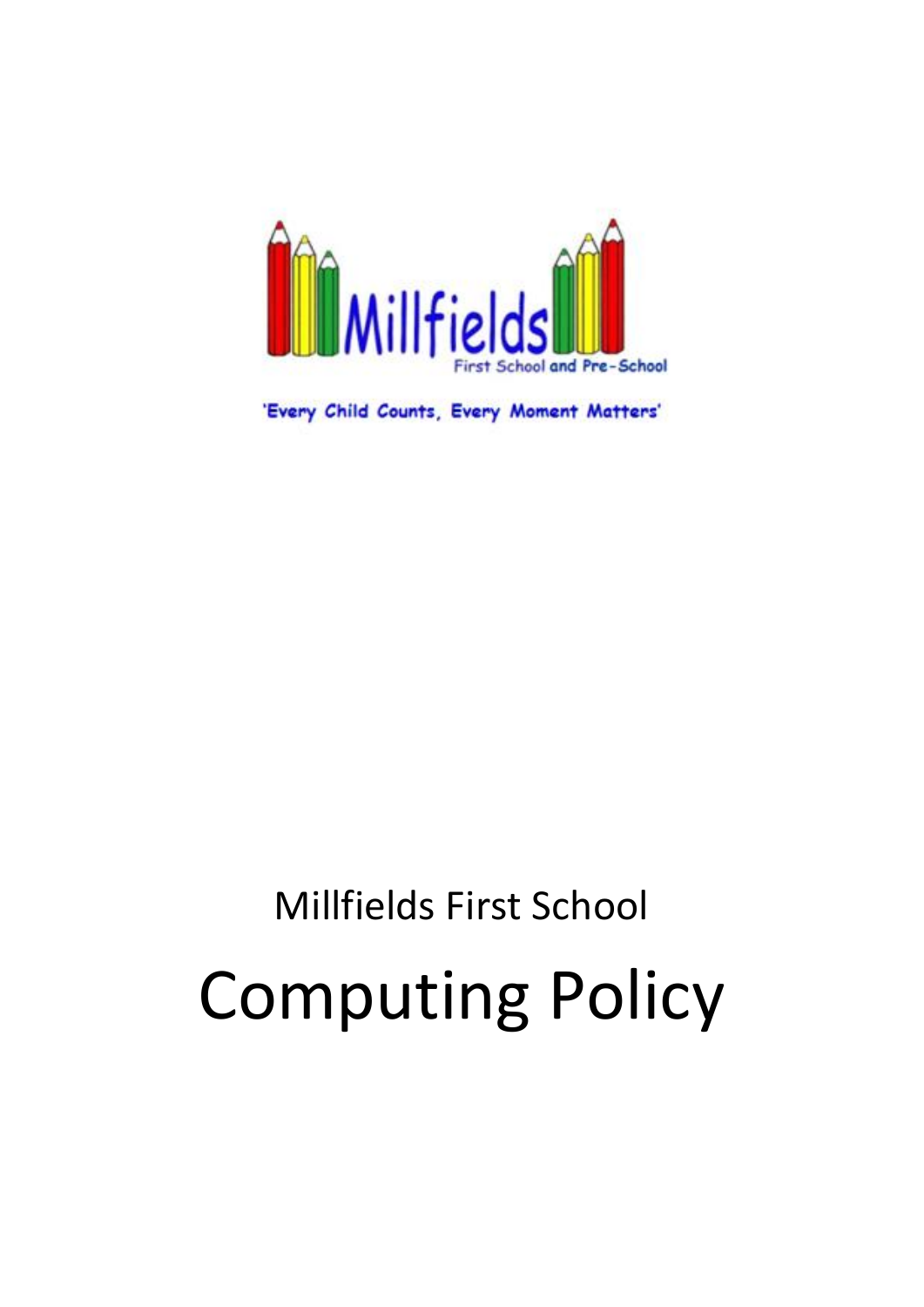# Table of Contents

# <span id="page-1-0"></span>Background and Rationale

Computing is concerned with how computers and computing systems work, in both natural and artificial systems. Pupils are taught the principles of information and computation, how digital systems work and interact and how to put this knowledge to use through programming.

Computing continues to evolve very quickly and has now become firmly entrenched in many aspects of everyday life, both at home and in the workplace. As it underpins today's modern lifestyle it is essential that all pupils gain the confidence and ability to prepare them for the challenge of a rapidly developing and changing technological world. The use of Computing and computational thinking will enhance and extend children's learning across the whole curriculum whilst developing motivation and social skills.

This policy sets out Millfields First School's aims and strategies for the successful delivery of Computing. This policy should be read in conjunction with other relevant school policies such as the Safeguarding, Equal Opportunities, Curriculum, SEND and Assessment policies. It has been developed by the Computing Coordinator in consultation with the SENCO, Leadership Team, teachers and external consultants. This policy is based on government recommended/statutory programmes of study.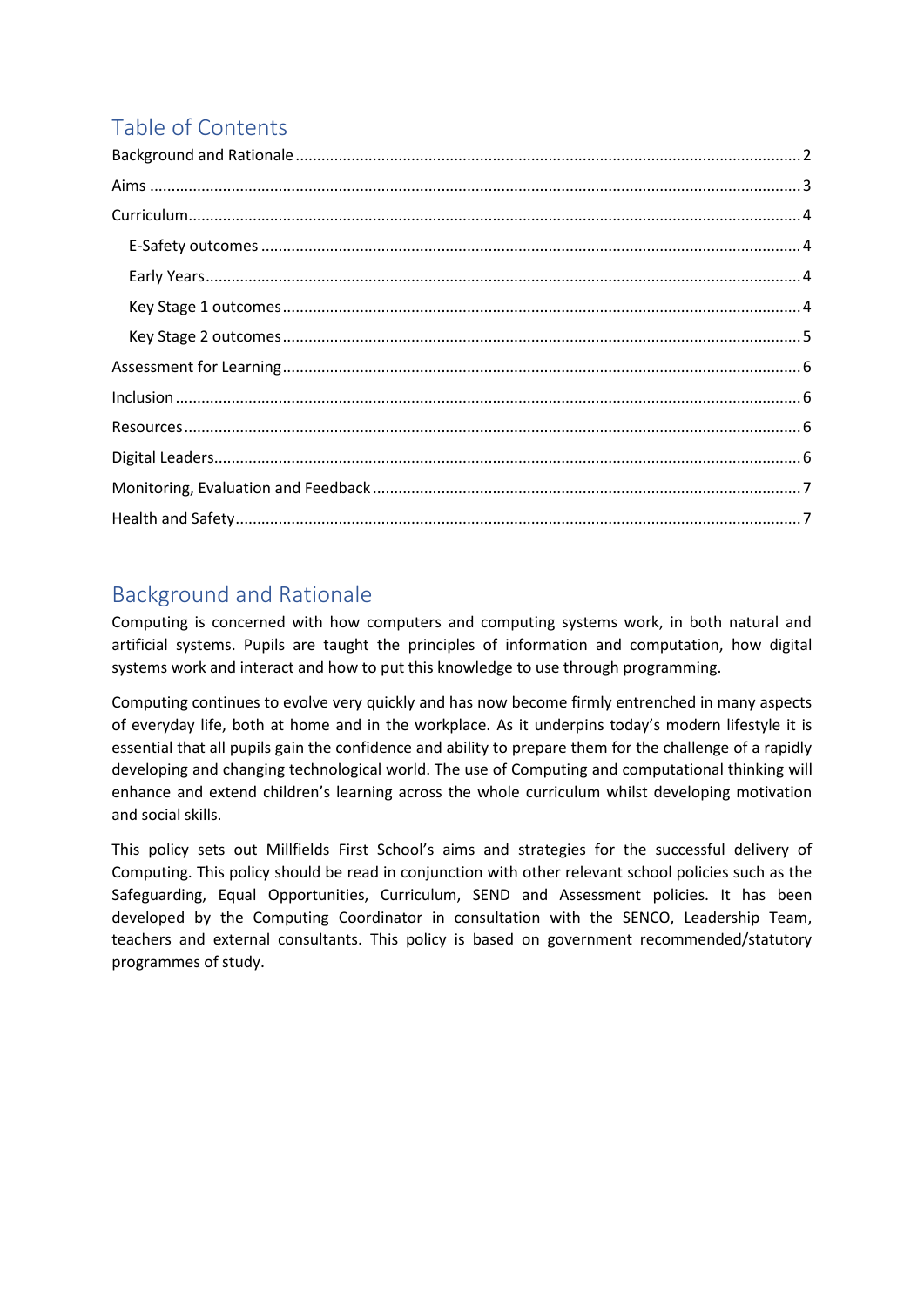## <span id="page-2-0"></span>Aims

Through the teaching of Computing, we equip children to participate in a world of rapidly changing technology. We believe that every child should have access to a curriculum that enables mastery and excellence, supporting children in making achievements to the very best of their abilities.

We understand the importance of technology in not only supporting the Computing and whole school curriculum but also in the day-to-day life of our school. Technology in school provides enhanced collaborative learning, better engagement of pupils, easier access to curricular content and support for the understanding of new concepts, meeting individual needs of our pupils. It is a critical part of teaching and learning at Millfields First School.

The objectives of teaching Computing are to:

- Provide an exciting, rich, relevant and challenging Computing curriculum for all pupils.
- Enthuse and equip children with the capability to use technology throughout their lives.
- Give children access to a variety of high-quality hardware, software and unplugged resources.
- Instil critical thinking and reflective learning for all our pupils, particularly when engaging with technology and its associated resources.
- Teach pupils to become responsible, respectful and competent users of data, information and communication technology.
- Teach pupils to understand the importance of governance and legislation regarding how information is used, sorted, created, retrieved, shared and manipulated.
- Equip pupils with skills, strategies and knowledge that will enable them to reap the benefits of the online world, whilst being able to minimise risk to themselves or others.
- Use technology imaginatively and creatively to inspire and engage all pupils, as well as using it to be more efficient in the tasks associated with running an effective school.
- Provide technology solutions for forging better home and school links.
- Utilise computational thinking beyond the Computing curriculum.
- Exceed the minimum government recommended/statutory guidance for programmes of study for Computing and other related legislative guidance (online safety.)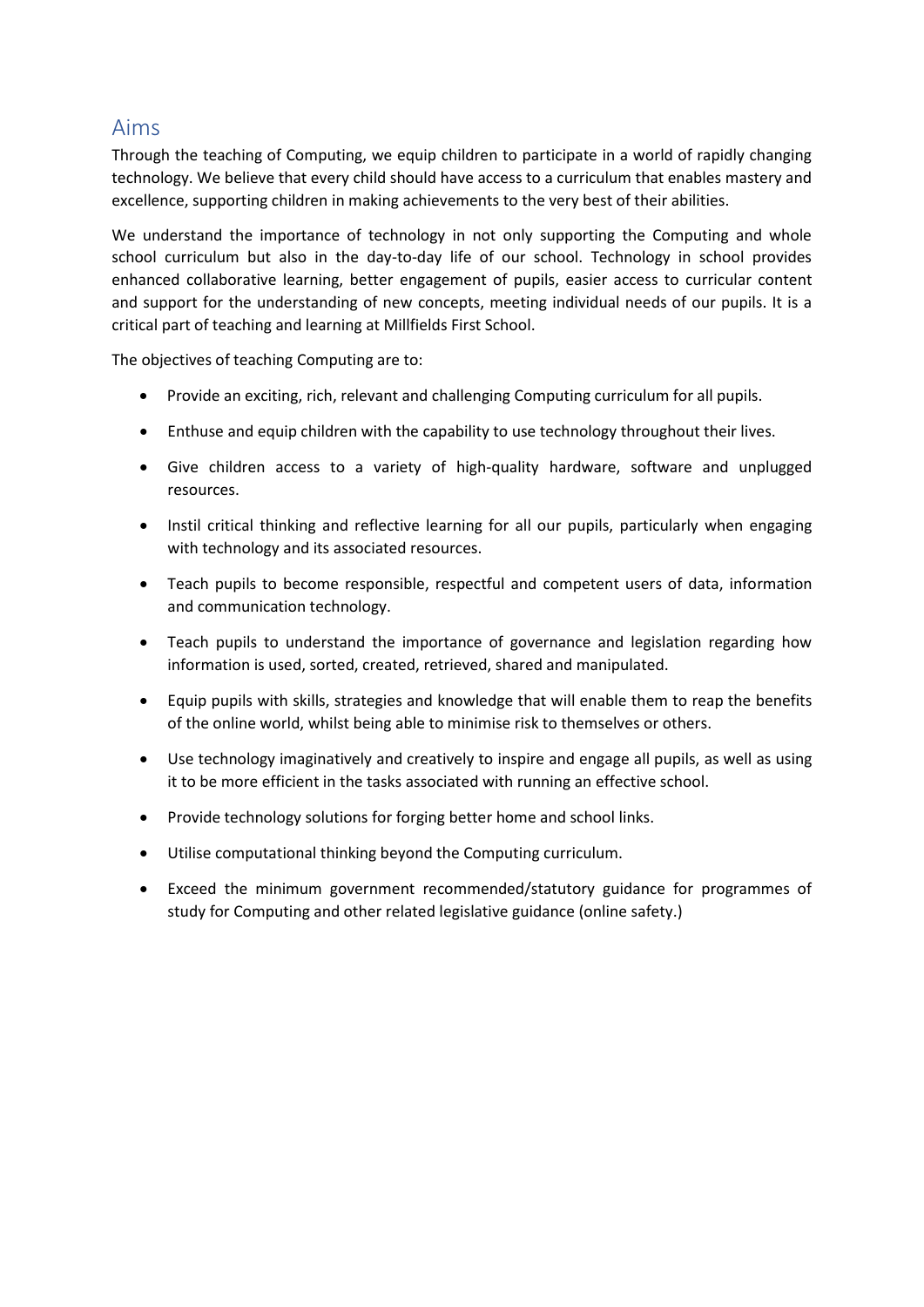## <span id="page-3-0"></span>Curriculum

The teaching of Computing at Millfields follows a scheme of work developed to cover the curriculum outcomes listed below. Our long-term plan maps the Computing topics that the children study in each term during each key stage, identifying key learning objectives for each unit of work. The scheme covers a progression of skills across each Key Stage, allowing children to continually build upon their prior knowledge to development their ability and understanding of Computing further.

#### <span id="page-3-1"></span>E-Safety outcomes

E-Safety and the responsible use of technology is embedded in our Computing scheme of work. Through Early Years, children will participate in discussions about the use of technology and what to do if they saw something inappropriate or that causes concern.

Throughout Key Stages 1 and 2, children develop an understanding of how to use technology responsibly, securely and safely. They will learn to recognise acceptable and unacceptable behaviours on the internet or other devices and identify where to go for help and support, being able to report concerns about material, content and contact responsibly.

These outcomes and goals are covered in-depth in our school's E-Safety policy.

#### <span id="page-3-2"></span>Early Years

We aim to provide our pupils with a broad, play-based experience of Computing in a range of contexts. We believe the following:

- Pupils gain confidence, control and language skills through opportunities to 'paint' on the interactive board/devices and play educational games.
- Take photographs and videos with adult support.
- Use appropriate apps with adult support.

#### <span id="page-3-3"></span>Key Stage 1 outcomes

- Understand what algorithms are, how they are implemented as programs on digital devices, and that programs execute by a sequence of specific instructions.
- Create and debug simple programs
- Use logical reasoning to predict the behaviour of simple programs
- Organise, store, manipulate and retrieve data in a range of digital formats, including the creation, editing and retrieval of word documents.
- Use technology safely and respectfully, keeping personal information private and recognise common uses of information technology beyond school.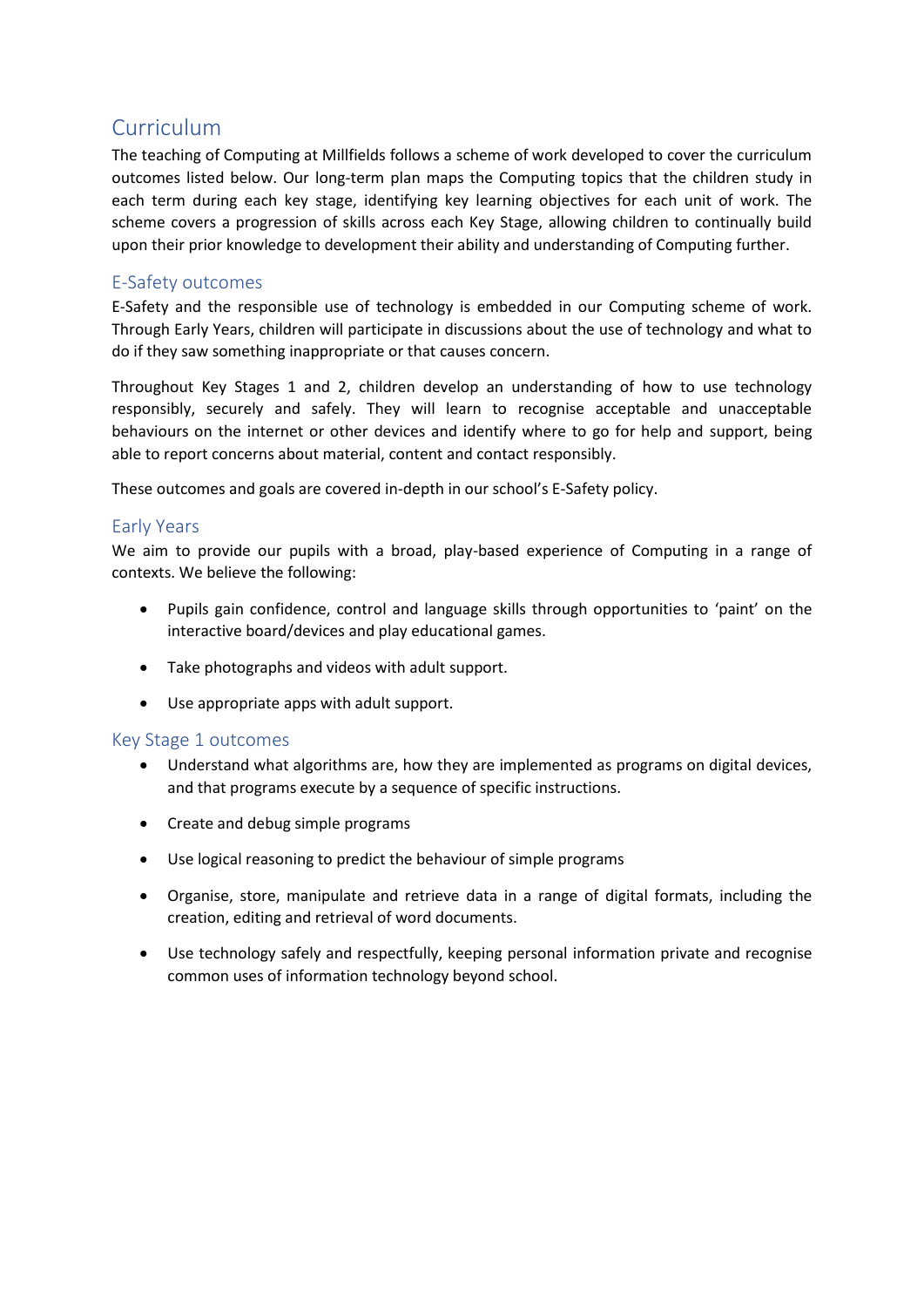#### <span id="page-4-0"></span>Key Stage 2 outcomes

- Design, write and debug programs that accomplish specific goals.
- Use sequence, selection and repetition in programs. Work with variables and various forms of input and output; generate appropriate inputs and predicted outputs to test programs.
- Use logical reasoning to explain how a simple algorithm works and to detect and correct errors in algorithms and programs.
- Understand computer networks including the internet; how they can provide multiple services, such as the world-wide web; and the opportunities they offer for communication and collaboration.
- Describe how Internet search engines find and store data; use search engines effectively; be discerning in evaluating digital content; respect individuals and intellectual property; use technology responsibly, securely and safely.
- Select, use and combine a variety of software (including internet services) on a range of digital devices to accomplish given goals, including collecting, analysing, evaluation and presenting data and information.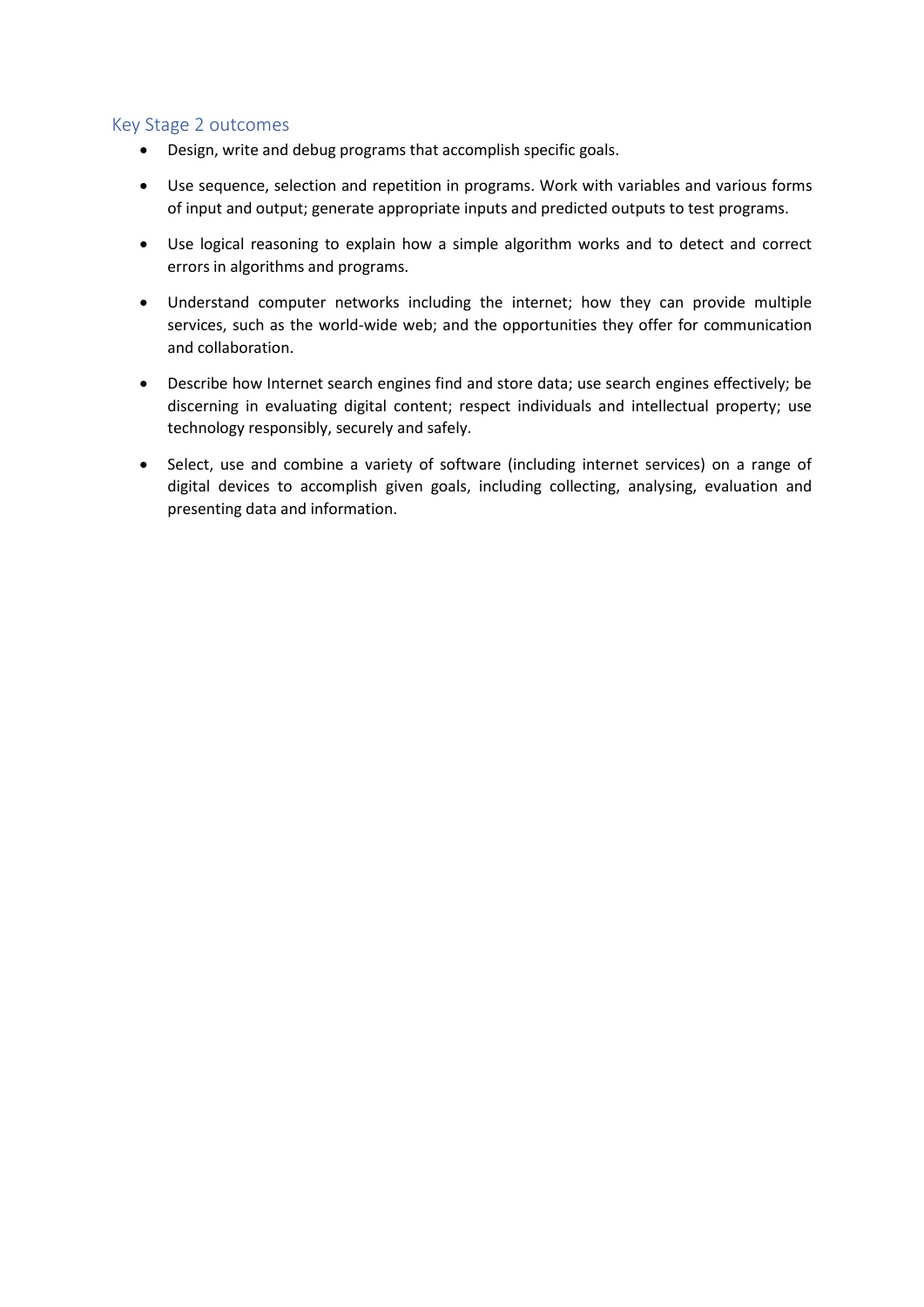# <span id="page-5-0"></span>Assessment for Learning

Teachers assess children's work and progress in Computing through informal assessments during lessons. Areas of development and achievement are identified during learning and oral feedback is given in the moment, providing advice, guidance or further challenge. This allows children to reflect on their progress and continually further their learning within the lesson. Children are encouraged to be critically reflective of their own learning, making judgements about how they can improve both their own work and that of their peers.

Alongside this formative assessment, the progress of each child is recorded against national curriculum objectives. This summative assessment, along with the observations made during lessons, allows teachers to plan for future learning using specific and focussed objectives.

## <span id="page-5-1"></span>Inclusion

At Millfields First School, we aim to enable all children to achieve to their full potential. We teach Computing to children of all abilities, social and cultural backgrounds, those with disabilities, EAL speakers and SEN statement and non-statemented. We make use of the flexibility that technology provides, allowing pupils to access learning opportunities across the curriculum regardless of their individual needs.

## <span id="page-5-2"></span>Resources

A range of resources are available which successfully supports delivering the Computing curriculum and enables all learners to reach their full potential.

Resources are suitably maintained and replenished when needed, a task which is overseen by the Computing Leader in conjunction with the IT Technician during weekly visits.

Audits of school resources are conducted regularly by the Computing Leader and an itemised list of all resources is shared with staff and kept up to date by the Computing Leader. The Computing Leader keeps up to date with the latest technology resources and will make informed decisions about possible procurement of them through their own research. The Computing Action Plan details future resource procurement which is shared with senior leaders before the budget setting period.

## <span id="page-5-3"></span>Digital Leaders

Each class has two pupil representatives, known as Digital Leaders. These children support the teaching and learning of Computing within their classroom and provide feedback on their learning and the technology and apps they have used. The Digital Leader's support class teachers and the Computing Coordinator in teaching e-safety and the safe use of technology to their peers. They work with the Computing Coordinator to gain a good understanding on e-safety which they share with the other children through Pupil Voice assemblies and through Computing lessons. These children also have strategies to support children who have concerns about their own use of technology, both in and out of school, giving advice and helping them to speak to an adult when they are worried or feeling unsafe.

Through Digital Leader meetings, these children have the opportunity to test and learn new technology and apps. This allows the children to support their class teacher in delivering Computing lessons, helping others when they are stuck, problem solving and technical issues and demonstrating the correct or most efficient methods of using the different technology.